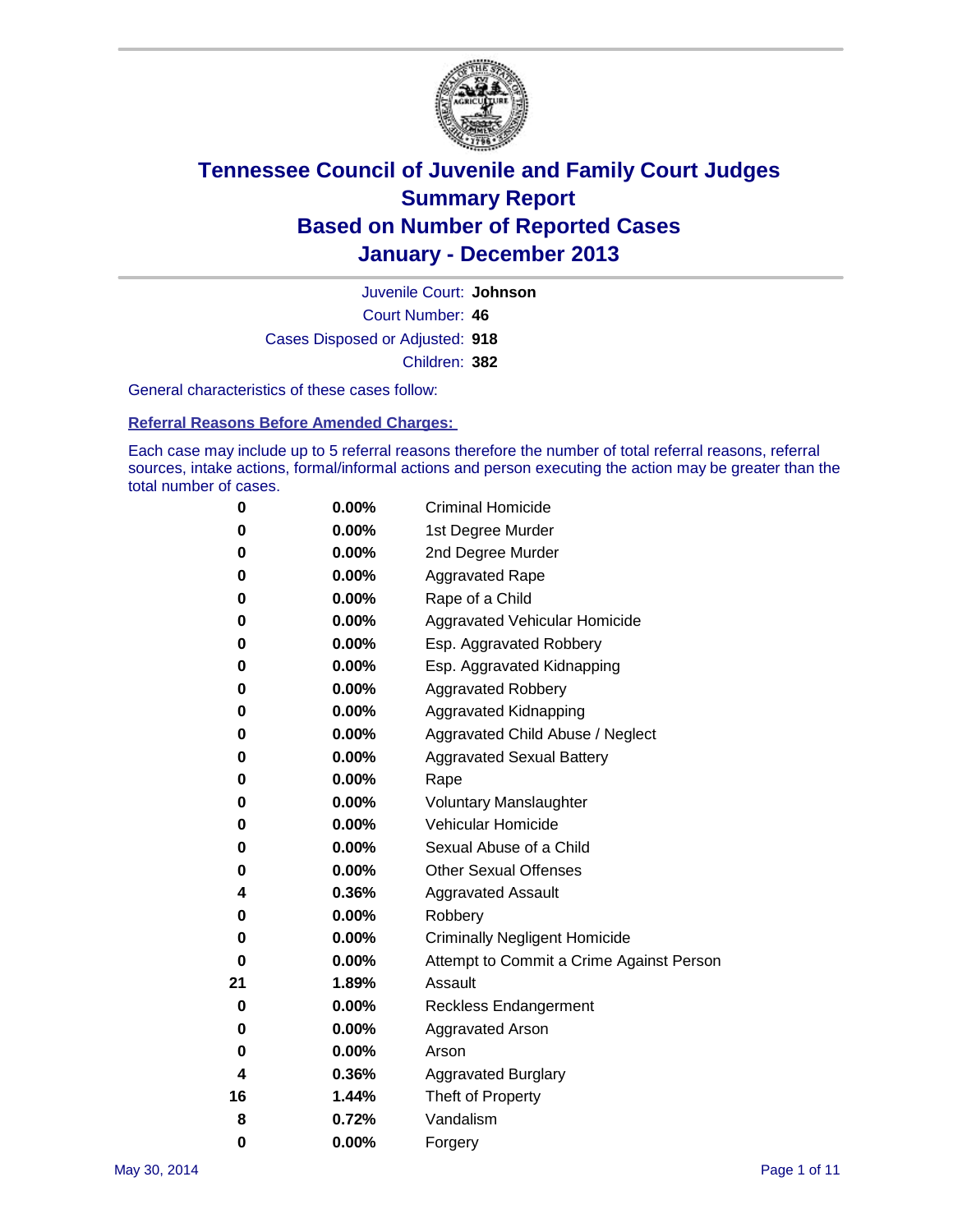

Court Number: **46** Juvenile Court: **Johnson** Cases Disposed or Adjusted: **918** Children: **382**

#### **Referral Reasons Before Amended Charges:**

Each case may include up to 5 referral reasons therefore the number of total referral reasons, referral sources, intake actions, formal/informal actions and person executing the action may be greater than the total number of cases.

| 0  | 0.00% | <b>Worthless Checks</b>                                     |
|----|-------|-------------------------------------------------------------|
| 0  | 0.00% | Illegal Possession / Fraudulent Use of Credit / Debit Cards |
| 0  | 0.00% | <b>Burglary</b>                                             |
| 0  | 0.00% | Unauthorized Use of a Vehicle                               |
| 0  | 0.00% | <b>Cruelty to Animals</b>                                   |
| 1  | 0.09% | Sale of Controlled Substances                               |
| 0  | 0.00% | <b>Other Drug Offenses</b>                                  |
| 9  | 0.81% | <b>Possession of Controlled Substances</b>                  |
| 0  | 0.00% | <b>Criminal Attempt</b>                                     |
| 0  | 0.00% | Carrying Weapons on School Property                         |
| 0  | 0.00% | Unlawful Carrying / Possession of a Weapon                  |
| 0  | 0.00% | <b>Evading Arrest</b>                                       |
| 0  | 0.00% | Escape                                                      |
| 1  | 0.09% | Driving Under Influence (DUI)                               |
| 1  | 0.09% | Possession / Consumption of Alcohol                         |
| 0  | 0.00% | Resisting Stop, Frisk, Halt, Arrest or Search               |
| 0  | 0.00% | <b>Aggravated Criminal Trespass</b>                         |
| 1  | 0.09% | Harassment                                                  |
| 0  | 0.00% | Failure to Appear                                           |
| 0  | 0.00% | Filing a False Police Report                                |
| 0  | 0.00% | Criminal Impersonation                                      |
| 40 | 3.60% | <b>Disorderly Conduct</b>                                   |
| 0  | 0.00% | <b>Criminal Trespass</b>                                    |
| 5  | 0.45% | <b>Public Intoxication</b>                                  |
| 0  | 0.00% | Gambling                                                    |
| 75 | 6.74% | <b>Traffic</b>                                              |
| 0  | 0.00% | Local Ordinances                                            |
| 5  | 0.45% | Violation of Wildlife Regulations                           |
| 0  | 0.00% | Contempt of Court                                           |
| 13 | 1.17% | Violation of Probation                                      |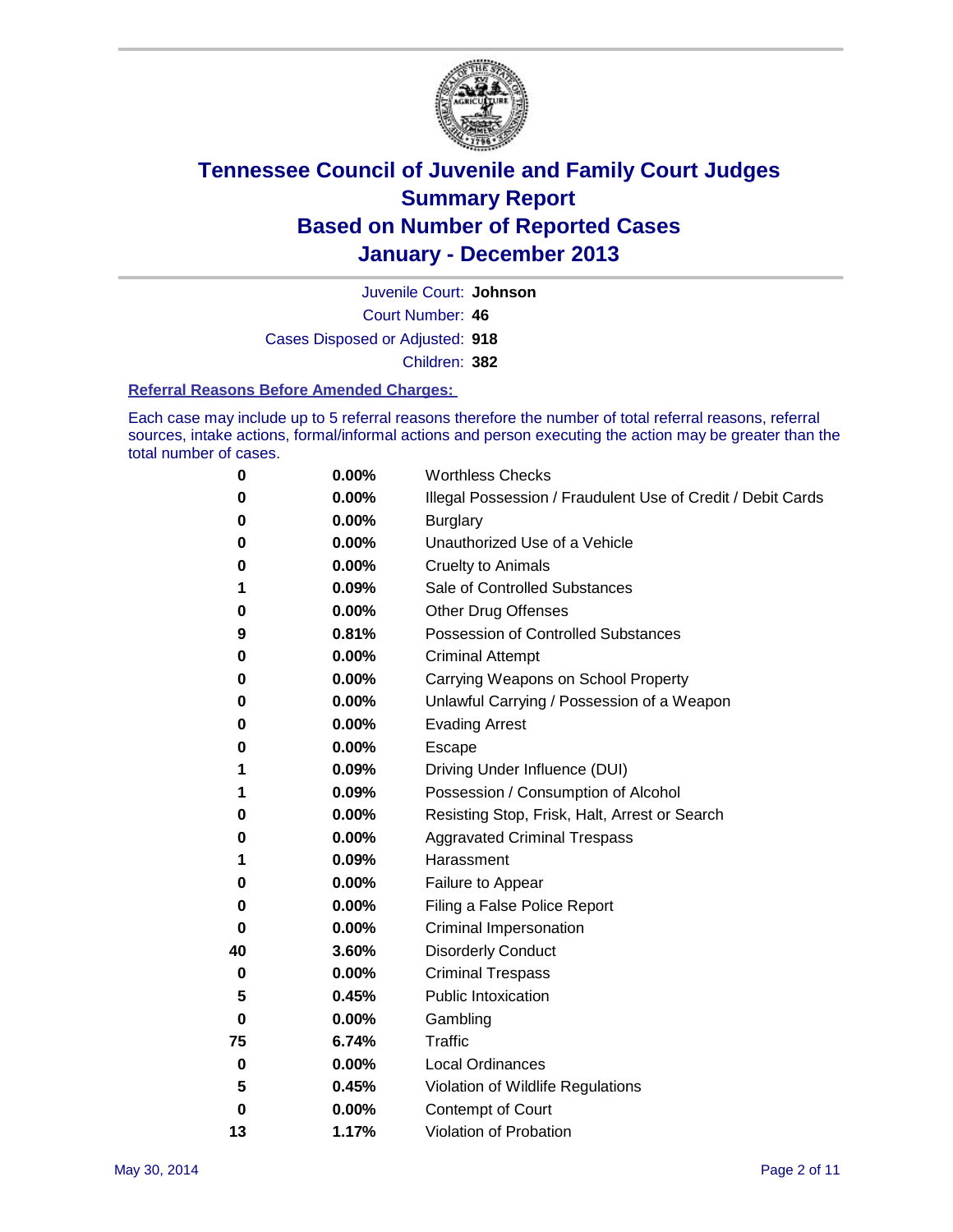

Court Number: **46** Juvenile Court: **Johnson** Cases Disposed or Adjusted: **918** Children: **382**

#### **Referral Reasons Before Amended Charges:**

Each case may include up to 5 referral reasons therefore the number of total referral reasons, referral sources, intake actions, formal/informal actions and person executing the action may be greater than the total number of cases.

| 0     | 0.00%    | <b>Violation of Aftercare</b>          |
|-------|----------|----------------------------------------|
| 4     | 0.36%    | <b>Unruly Behavior</b>                 |
| 12    | 1.08%    | Truancy                                |
| 9     | 0.81%    | In-State Runaway                       |
| 1     | 0.09%    | Out-of-State Runaway                   |
| 20    | 1.80%    | Possession of Tobacco Products         |
| 1     | 0.09%    | Violation of a Valid Court Order       |
| 0     | 0.00%    | Violation of Curfew                    |
| 0     | 0.00%    | Sexually Abused Child                  |
| 0     | 0.00%    | <b>Physically Abused Child</b>         |
| 26    | 2.34%    | Dependency / Neglect                   |
| 5     | 0.45%    | <b>Termination of Parental Rights</b>  |
| 8     | 0.72%    | <b>Violation of Pretrial Diversion</b> |
| 0     | 0.00%    | Violation of Informal Adjustment       |
| 0     | 0.00%    | <b>Judicial Review</b>                 |
| 444   | 39.93%   | <b>Administrative Review</b>           |
| 0     | 0.00%    | <b>Foster Care Review</b>              |
| 25    | 2.25%    | Custody                                |
| 4     | 0.36%    | Visitation                             |
| 3     | 0.27%    | Paternity / Legitimation               |
| 330   | 29.68%   | <b>Child Support</b>                   |
| 0     | 0.00%    | <b>Request for Medical Treatment</b>   |
| 0     | $0.00\%$ | <b>Consent to Marry</b>                |
| 16    | 1.44%    | Other                                  |
| 1,112 | 100.00%  | <b>Total Referrals</b>                 |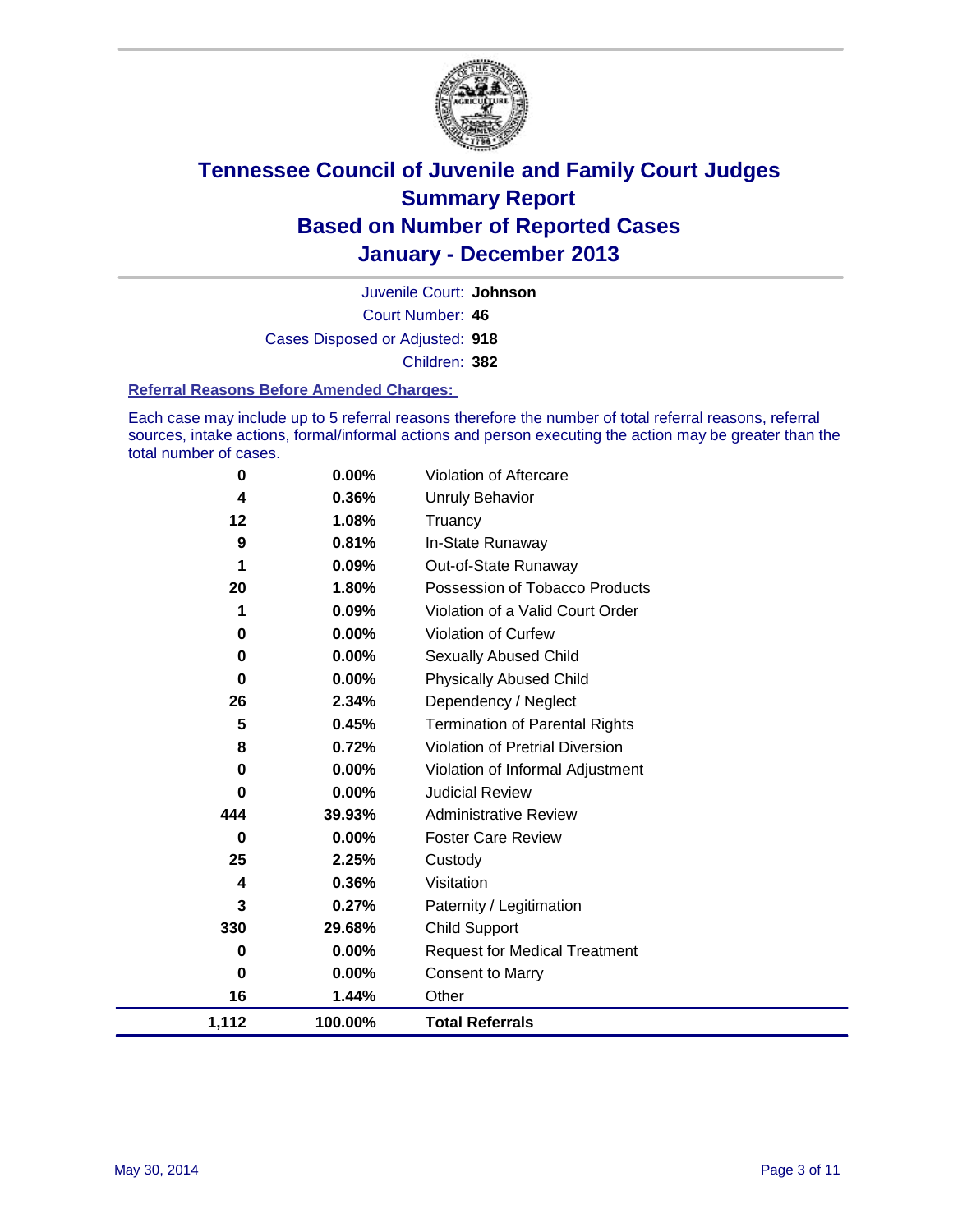

|                            |                                 | Juvenile Court: Johnson           |  |
|----------------------------|---------------------------------|-----------------------------------|--|
|                            |                                 | Court Number: 46                  |  |
|                            | Cases Disposed or Adjusted: 918 |                                   |  |
|                            |                                 | Children: 382                     |  |
| <b>Referral Sources: 1</b> |                                 |                                   |  |
| 113                        | 10.16%                          | Law Enforcement                   |  |
| 18                         | 1.62%                           | Parents                           |  |
| 9                          | 0.81%                           | <b>Relatives</b>                  |  |
| 0                          | $0.00\%$                        | Self                              |  |
| 123                        | 11.06%                          | School                            |  |
| $\bf{0}$                   | $0.00\%$                        | <b>CSA</b>                        |  |
| 323                        | 29.05%                          | <b>DCS</b>                        |  |
| $\bf{0}$                   | 0.00%                           | <b>Other State Department</b>     |  |
| 330                        | 29.68%                          | <b>District Attorney's Office</b> |  |
| 191                        | 17.18%                          | <b>Court Staff</b>                |  |
| 0                          | 0.00%                           | Social Agency                     |  |
| 0                          | 0.00%                           | <b>Other Court</b>                |  |
| 4                          | 0.36%                           | Victim                            |  |
| 1                          | 0.09%                           | Child & Parent                    |  |
| 0                          | 0.00%                           | Hospital                          |  |
| 0                          | 0.00%                           | Unknown                           |  |
| 0                          | 0.00%                           | Other                             |  |
| 1,112                      | 100.00%                         | <b>Total Referral Sources</b>     |  |

### **Age of Child at Referral: 2**

| 382 | 100.00% | <b>Total Child Count</b> |  |
|-----|---------|--------------------------|--|
| 0   | 0.00%   | <b>Unknown</b>           |  |
| 10  | 2.62%   | Ages 19 and Over         |  |
| 49  | 12.83%  | Ages 17 through 18       |  |
| 74  | 19.37%  | Ages 15 through 16       |  |
| 53  | 13.87%  | Ages 13 through 14       |  |
| 25  | 6.54%   | Ages 11 through 12       |  |
| 171 | 44.76%  | Ages 10 and Under        |  |
|     |         |                          |  |

<sup>1</sup> If different than number of Referral Reasons (1112), verify accuracy of your court's data.

<sup>2</sup> One child could be counted in multiple categories, verify accuracy of your court's data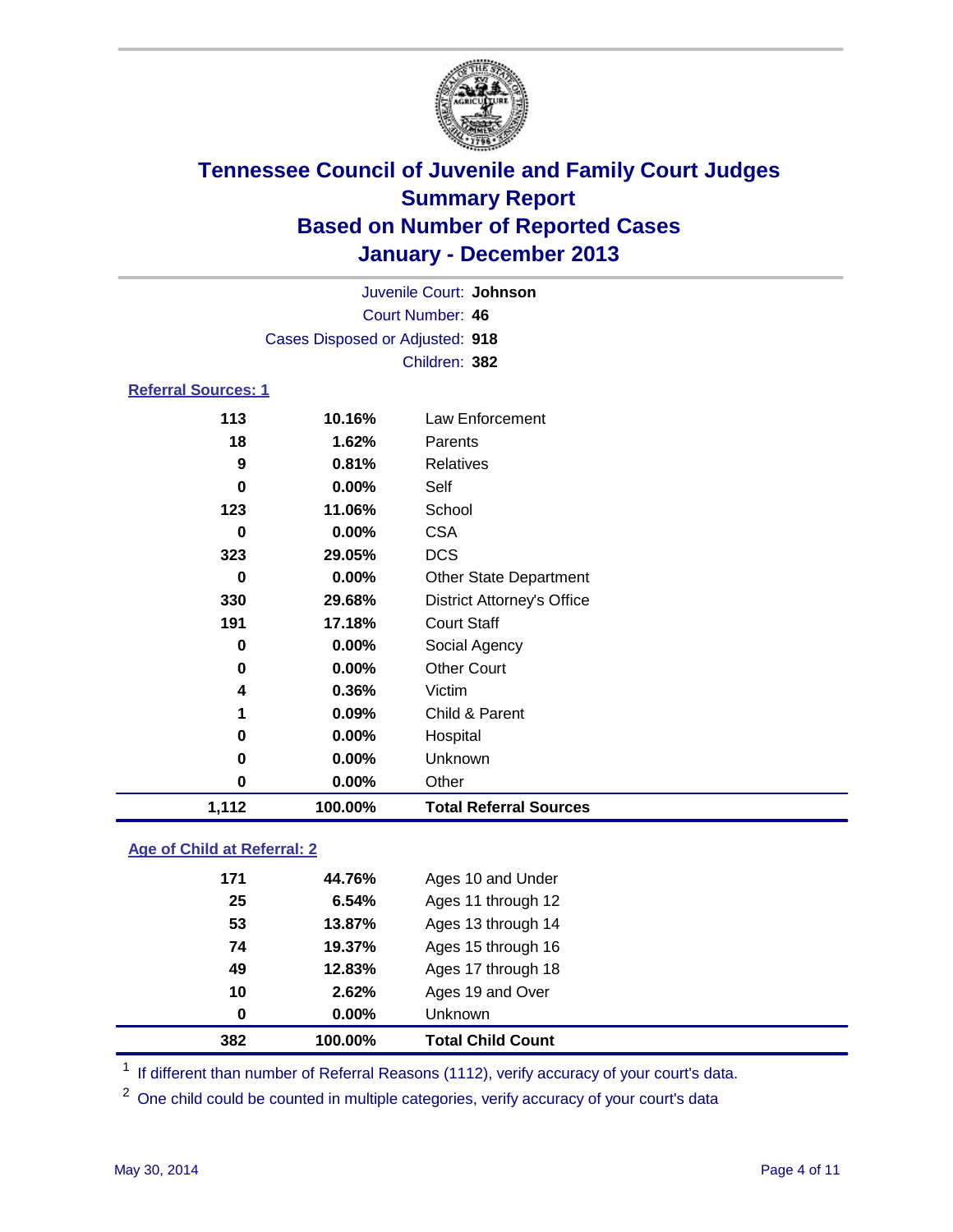

| Juvenile Court: Johnson                 |                                 |                          |  |  |
|-----------------------------------------|---------------------------------|--------------------------|--|--|
|                                         | Court Number: 46                |                          |  |  |
|                                         | Cases Disposed or Adjusted: 918 |                          |  |  |
|                                         |                                 | Children: 382            |  |  |
| Sex of Child: 1                         |                                 |                          |  |  |
| 221                                     | 57.85%                          | Male                     |  |  |
| 161                                     | 42.15%                          | Female                   |  |  |
| $\bf{0}$                                | 0.00%                           | Unknown                  |  |  |
| 382                                     | 100.00%                         | <b>Total Child Count</b> |  |  |
| Race of Child: 1                        |                                 |                          |  |  |
| 379                                     | 99.21%                          | White                    |  |  |
| 3                                       | 0.79%                           | African American         |  |  |
| $\bf{0}$                                | 0.00%                           | Native American          |  |  |
| 0                                       | 0.00%                           | Asian                    |  |  |
| 0                                       | 0.00%                           | Mixed                    |  |  |
| $\bf{0}$                                | 0.00%                           | Unknown                  |  |  |
| 382                                     | 100.00%                         | <b>Total Child Count</b> |  |  |
| <b>Hispanic Origin: 1</b>               |                                 |                          |  |  |
| 4                                       | 1.05%                           | Yes                      |  |  |
| 377                                     | 98.69%                          | No                       |  |  |
| 1                                       | 0.26%                           | Unknown                  |  |  |
| 382                                     | 100.00%                         | <b>Total Child Count</b> |  |  |
| <b>School Enrollment of Children: 1</b> |                                 |                          |  |  |
| 285                                     | 74.61%                          | Yes                      |  |  |
| 94                                      | 24.61%                          | No                       |  |  |
| 3                                       | 0.79%                           | Unknown                  |  |  |
| 382                                     | 100.00%                         | <b>Total Child Count</b> |  |  |

One child could be counted in multiple categories, verify accuracy of your court's data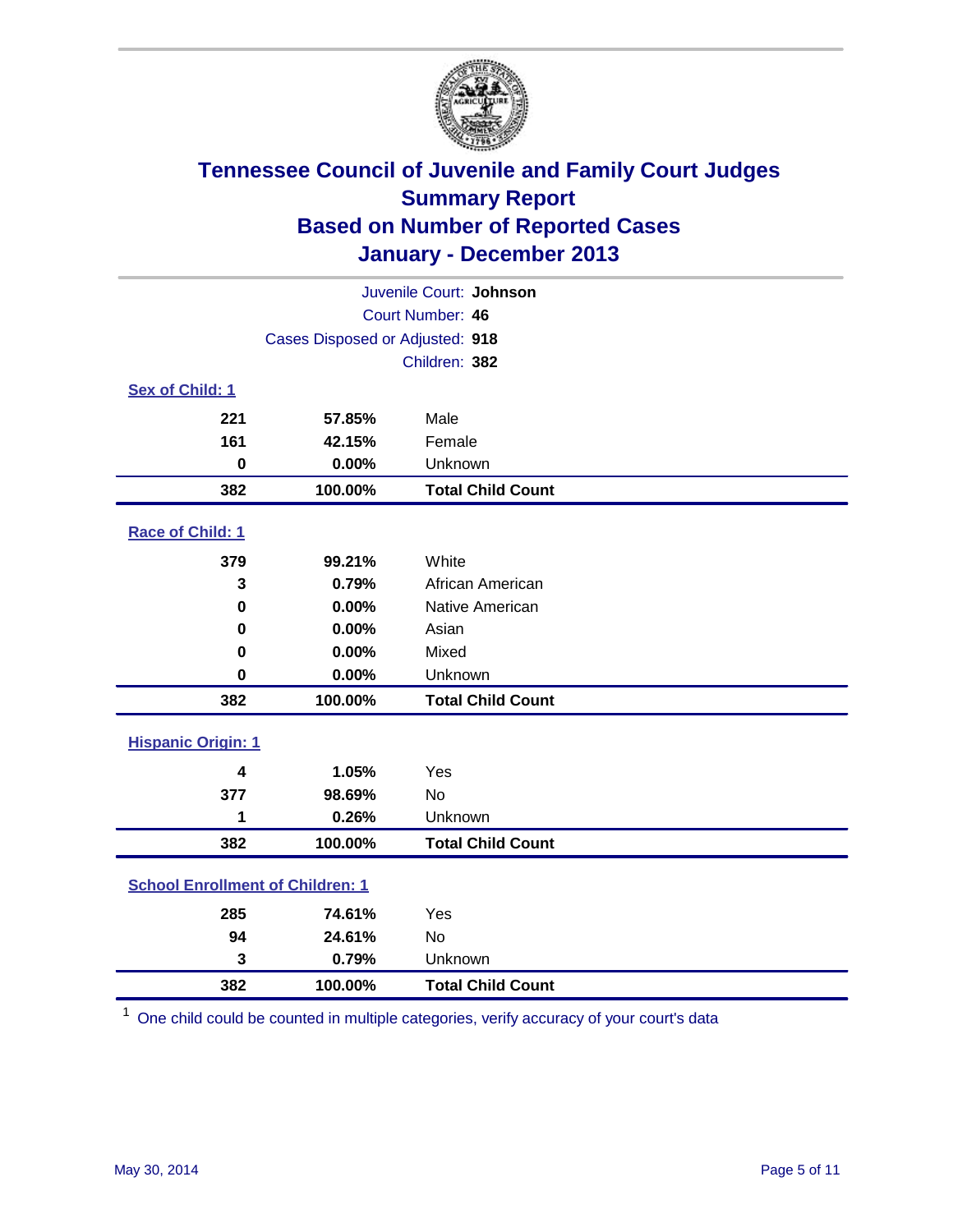

Court Number: **46** Juvenile Court: **Johnson** Cases Disposed or Adjusted: **918** Children: **382**

### **Living Arrangement of Child at Time of Referral: 1**

| 382 | 100.00%  | <b>Total Child Count</b>     |
|-----|----------|------------------------------|
| 0   | 0.00%    | Other                        |
| 381 | 99.74%   | Unknown                      |
| 0   | 0.00%    | Independent                  |
| 0   | 0.00%    | In an Institution            |
| 0   | $0.00\%$ | In a Residential Center      |
| 0   | $0.00\%$ | In a Group Home              |
| 0   | 0.00%    | With Foster Family           |
| 0   | 0.00%    | <b>With Adoptive Parents</b> |
| 0   | $0.00\%$ | <b>With Relatives</b>        |
| 0   | 0.00%    | With Father                  |
| 1   | 0.26%    | With Mother                  |
| 0   | 0.00%    | With Mother and Stepfather   |
| 0   | $0.00\%$ | With Father and Stepmother   |
| 0   | 0.00%    | With Both Biological Parents |
|     |          |                              |

### **Type of Detention: 2**

| 918 | 100.00%  | <b>Total Detention Count</b> |
|-----|----------|------------------------------|
| 0   | 0.00%    | Other                        |
| 911 | 99.24%   | Does Not Apply               |
| 0   | $0.00\%$ | <b>Unknown</b>               |
| 0   | $0.00\%$ | <b>Psychiatric Hospital</b>  |
| 0   | 0.00%    | Jail - No Separation         |
| 0   | 0.00%    | Jail - Partial Separation    |
| 0   | 0.00%    | Jail - Complete Separation   |
| 7   | 0.76%    | Juvenile Detention Facility  |
| 0   | 0.00%    | Non-Secure Placement         |
|     |          |                              |

<sup>1</sup> One child could be counted in multiple categories, verify accuracy of your court's data

<sup>2</sup> If different than number of Cases (918) verify accuracy of your court's data.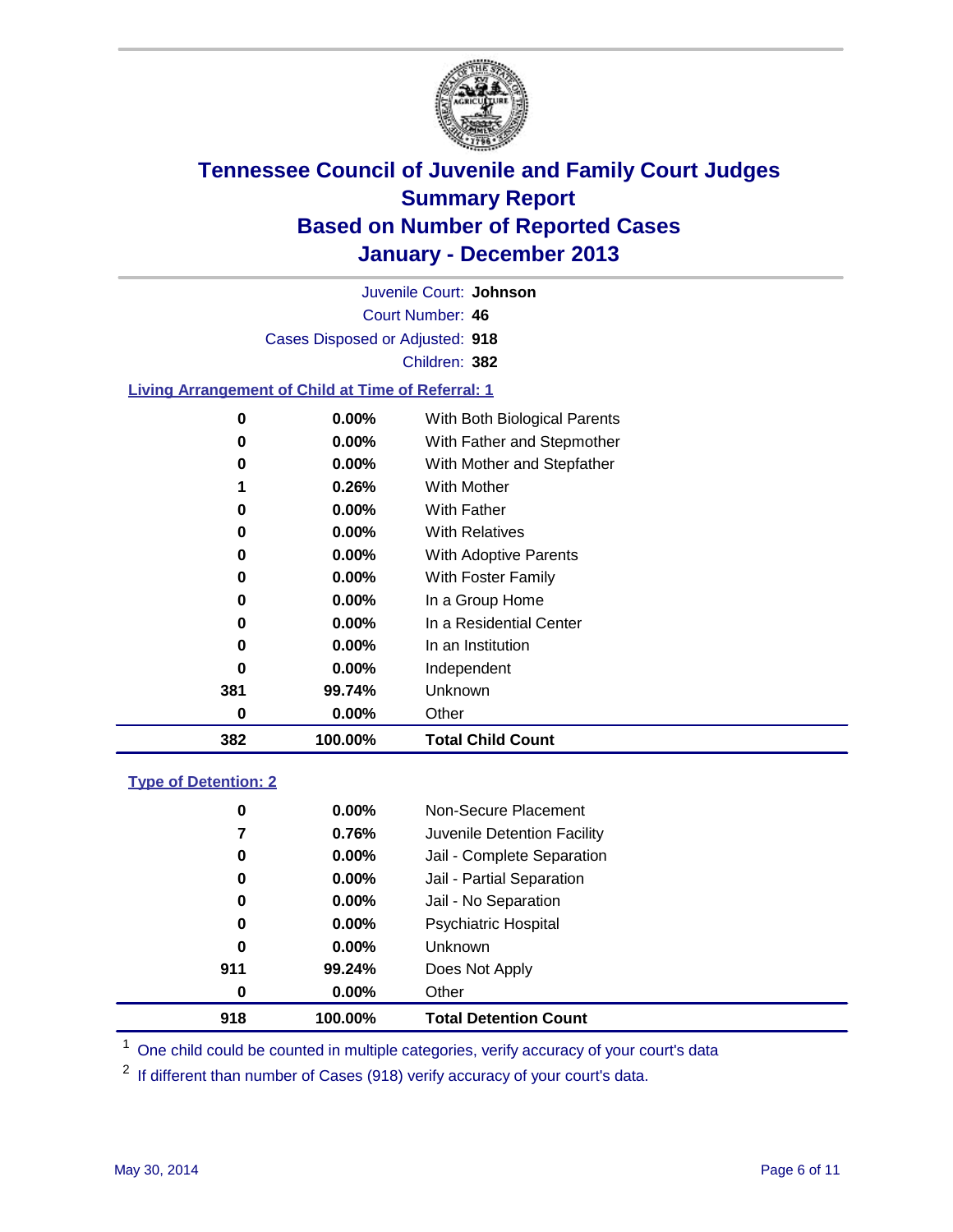

| Juvenile Court: Johnson                            |                                 |                                      |  |  |
|----------------------------------------------------|---------------------------------|--------------------------------------|--|--|
|                                                    |                                 | Court Number: 46                     |  |  |
|                                                    | Cases Disposed or Adjusted: 918 |                                      |  |  |
|                                                    |                                 | Children: 382                        |  |  |
| <b>Placement After Secure Detention Hearing: 1</b> |                                 |                                      |  |  |
| $\mathbf 2$                                        | 0.22%                           | Returned to Prior Living Arrangement |  |  |
| 5                                                  | 0.54%                           | Juvenile Detention Facility          |  |  |
| $\bf{0}$                                           | 0.00%                           | Jail                                 |  |  |
| 0                                                  | 0.00%                           | Shelter / Group Home                 |  |  |
| 1                                                  | 0.11%                           | <b>Foster Family Home</b>            |  |  |
| 0                                                  | 0.00%                           | Psychiatric Hospital                 |  |  |
| 0                                                  | 0.00%                           | Unknown                              |  |  |
| 909                                                | 99.02%                          | Does Not Apply                       |  |  |
| 1                                                  | 0.11%                           | Other                                |  |  |
|                                                    |                                 |                                      |  |  |
| 918                                                | 100.00%                         | <b>Total Placement Count</b>         |  |  |
|                                                    |                                 |                                      |  |  |
| <b>Intake Actions: 2</b>                           |                                 |                                      |  |  |
| 178                                                | 16.01%                          | <b>Petition Filed</b>                |  |  |
| 60                                                 | 5.40%                           | <b>Motion Filed</b>                  |  |  |
| 98                                                 | 8.81%                           | <b>Citation Processed</b>            |  |  |
| $\bf{0}$                                           | 0.00%                           | Notification of Paternity Processed  |  |  |
| 0                                                  | 0.00%                           | Scheduling of Judicial Review        |  |  |
| $\bf{0}$                                           | 0.00%                           | Scheduling of Administrative Review  |  |  |
| $\bf{0}$                                           | 0.00%                           | Scheduling of Foster Care Review     |  |  |
| 0                                                  | 0.00%                           | Unknown                              |  |  |
| 776                                                | 69.78%                          | Does Not Apply                       |  |  |
| $\bf{0}$                                           | 0.00%                           | Other                                |  |  |

<sup>1</sup> If different than number of Cases (918) verify accuracy of your court's data.

If different than number of Referral Reasons (1112), verify accuracy of your court's data.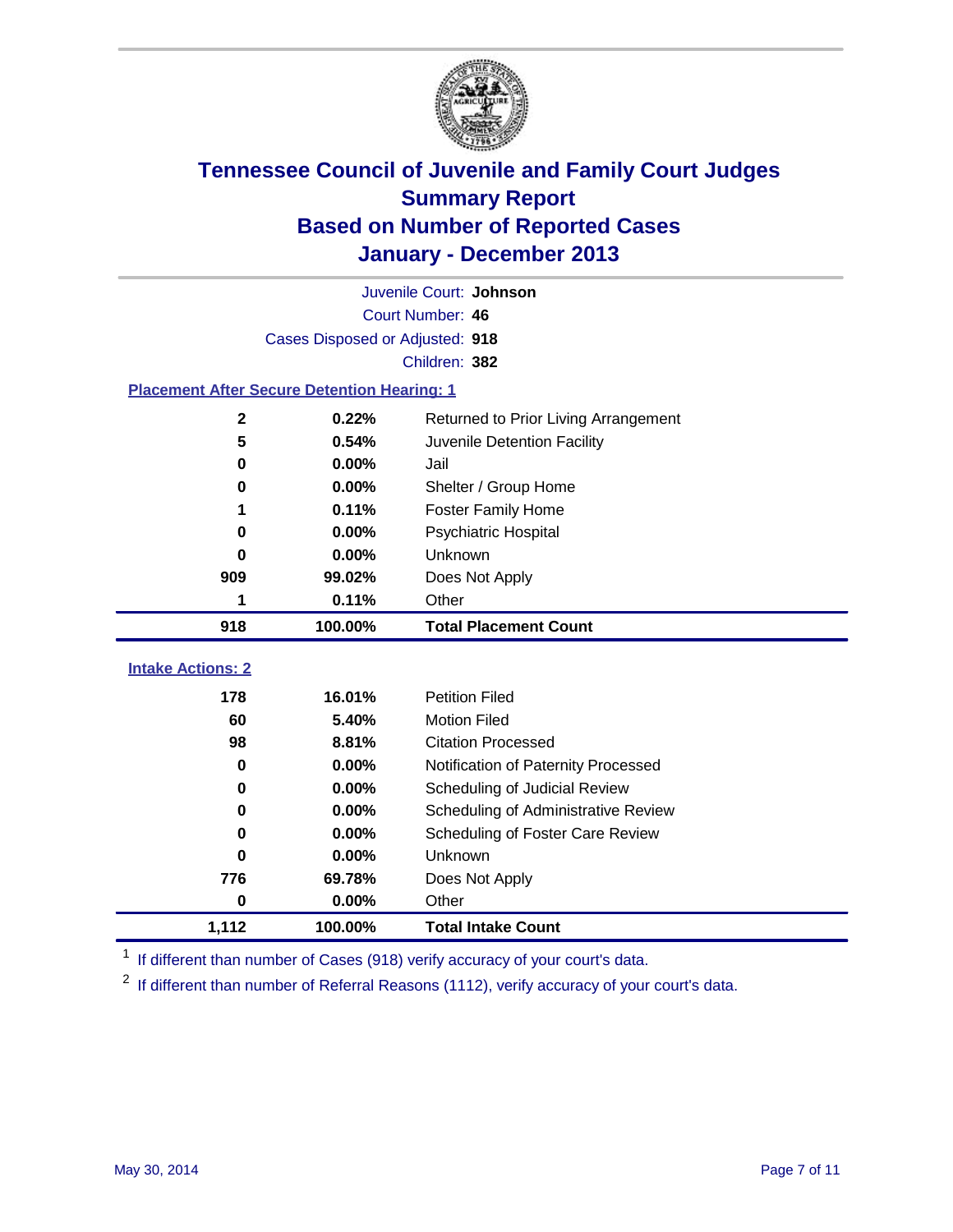

Court Number: **46** Juvenile Court: **Johnson** Cases Disposed or Adjusted: **918** Children: **382**

#### **Last Grade Completed by Child: 1**

| 95  | 24.87%  | Too Young for School     |
|-----|---------|--------------------------|
| 0   | 0.00%   | Preschool                |
| 0   | 0.00%   | Kindergarten             |
| 0   | 0.00%   | 1st Grade                |
| 0   | 0.00%   | 2nd Grade                |
| 0   | 0.00%   | 3rd Grade                |
| 0   | 0.00%   | 4th Grade                |
| 0   | 0.00%   | 5th Grade                |
| 0   | 0.00%   | 6th Grade                |
| 0   | 0.00%   | 7th Grade                |
| 0   | 0.00%   | 8th Grade                |
| 0   | 0.00%   | 9th Grade                |
| 0   | 0.00%   | 10th Grade               |
| 0   | 0.00%   | 11th Grade               |
| 0   | 0.00%   | 12th Grade               |
| 0   | 0.00%   | Non-Graded Special Ed    |
| 0   | 0.00%   | <b>GED</b>               |
| 1   | 0.26%   | Graduated                |
| 0   | 0.00%   | Never Attended School    |
| 286 | 74.87%  | Unknown                  |
| 0   | 0.00%   | Other                    |
| 382 | 100.00% | <b>Total Child Count</b> |

One child could be counted in multiple categories, verify accuracy of your court's data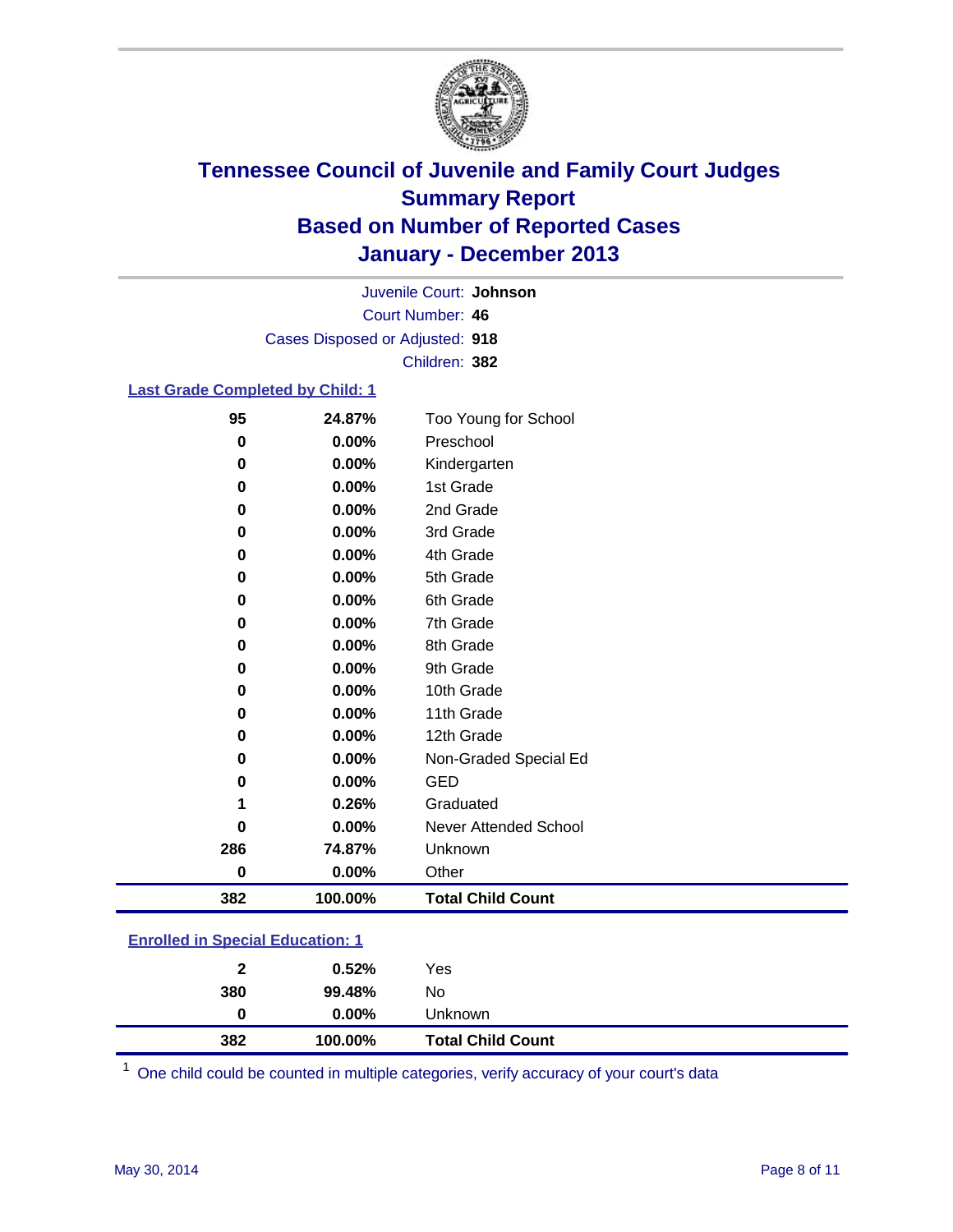

|          | Juvenile Court: Johnson         |                           |  |  |
|----------|---------------------------------|---------------------------|--|--|
|          |                                 | Court Number: 46          |  |  |
|          | Cases Disposed or Adjusted: 918 |                           |  |  |
|          |                                 | Children: 382             |  |  |
|          | <b>Action Executed By: 1</b>    |                           |  |  |
| 1,112    | 100.00%                         | Judge                     |  |  |
| 0        | $0.00\%$                        | Magistrate                |  |  |
| $\bf{0}$ | $0.00\%$                        | <b>YSO</b>                |  |  |
| 0        | $0.00\%$                        | Other                     |  |  |
| 0        | $0.00\%$                        | Unknown                   |  |  |
| 1,112    | 100.00%                         | <b>Total Action Count</b> |  |  |

### **Formal / Informal Actions: 1**

| 110      | $9.89\%$ | Dismissed                                        |
|----------|----------|--------------------------------------------------|
| 0        | $0.00\%$ | Retired / Nolle Prosequi                         |
| 56       | 5.04%    | <b>Complaint Substantiated Delinquent</b>        |
| 15       | 1.35%    | <b>Complaint Substantiated Status Offender</b>   |
| 22       | 1.98%    | <b>Complaint Substantiated Dependent/Neglect</b> |
| 0        | $0.00\%$ | <b>Complaint Substantiated Abused</b>            |
| 0        | $0.00\%$ | <b>Complaint Substantiated Mentally III</b>      |
| $\bf{0}$ | $0.00\%$ | Informal Adjustment                              |
| 65       | 5.85%    | <b>Pretrial Diversion</b>                        |
| 0        | $0.00\%$ | <b>Transfer to Adult Court Hearing</b>           |
| 0        | $0.00\%$ | Charges Cleared by Transfer to Adult Court       |
| 209      | 18.79%   | Special Proceeding                               |
|          | 0.09%    | <b>Review Concluded</b>                          |
| 540      | 48.56%   | Case Held Open                                   |
| 94       | 8.45%    | Other                                            |
| 0        | $0.00\%$ | <b>Unknown</b>                                   |
| 1,112    | 100.00%  | <b>Total Action Count</b>                        |

<sup>1</sup> If different than number of Referral Reasons (1112), verify accuracy of your court's data.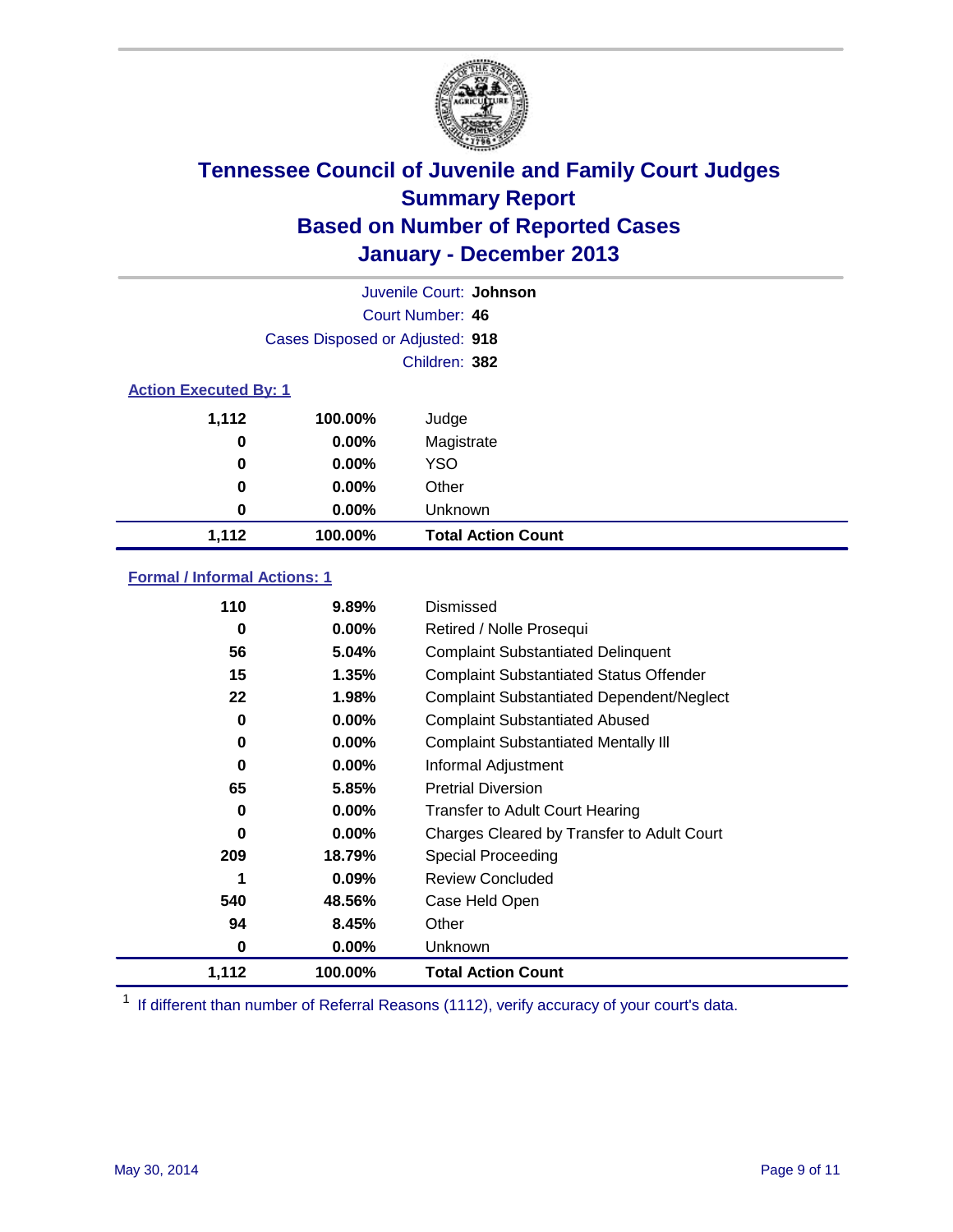

|                       |                                 | Juvenile Court: Johnson                               |
|-----------------------|---------------------------------|-------------------------------------------------------|
|                       |                                 | Court Number: 46                                      |
|                       | Cases Disposed or Adjusted: 918 |                                                       |
|                       |                                 | Children: 382                                         |
| <b>Case Outcomes:</b> |                                 | There can be multiple outcomes for one child or case. |
| 83                    | 6.52%                           | Case Dismissed                                        |
| 20                    | 1.57%                           | Case Retired or Nolle Prosequi                        |
| 0                     | 0.00%                           | Warned / Counseled                                    |
| 626                   | 49.18%                          | Held Open For Review                                  |
| 5                     | 0.39%                           | Supervision / Probation to Juvenile Court             |
| 0                     | 0.00%                           | <b>Probation to Parents</b>                           |
| 0                     | 0.00%                           | Referral to Another Entity for Supervision / Service  |
| 0                     | 0.00%                           | Referred for Mental Health Counseling                 |
| 3                     | 0.24%                           | Referred for Alcohol and Drug Counseling              |
| 0                     | 0.00%                           | Referred to Alternative School                        |
| 0                     | 0.00%                           | Referred to Private Child Agency                      |
| 0                     | 0.00%                           | Referred to Defensive Driving School                  |
| 0                     | 0.00%                           | Referred to Alcohol Safety School                     |
| 0                     | 0.00%                           | Referred to Juvenile Court Education-Based Program    |
| 0                     | 0.00%                           | Driver's License Held Informally                      |
| 0                     | 0.00%                           | <b>Voluntary Placement with DMHMR</b>                 |
| 0                     | 0.00%                           | <b>Private Mental Health Placement</b>                |
| 0                     | 0.00%                           | <b>Private MR Placement</b>                           |
| 0                     | 0.00%                           | Placement with City/County Agency/Facility            |
| 0                     | 0.00%                           | Placement with Relative / Other Individual            |
| 141                   | 11.08%                          | Fine                                                  |
| 3                     | 0.24%                           | <b>Public Service</b>                                 |
| 4                     | 0.31%                           | Restitution                                           |
| 0                     | 0.00%                           | <b>Runaway Returned</b>                               |
| 11                    | 0.86%                           | No Contact Order                                      |
| 0                     | 0.00%                           | Injunction Other than No Contact Order                |
| 0                     | 0.00%                           | <b>House Arrest</b>                                   |
| 0                     | 0.00%                           | <b>Court Defined Curfew</b>                           |
| 0                     | 0.00%                           | Dismissed from Informal Adjustment                    |
| 0                     | 0.00%                           | <b>Dismissed from Pretrial Diversion</b>              |
| 0                     | 0.00%                           | Released from Probation                               |
| 0                     | 0.00%                           | <b>Transferred to Adult Court</b>                     |
| 0                     | $0.00\%$                        | <b>DMHMR Involuntary Commitment</b>                   |